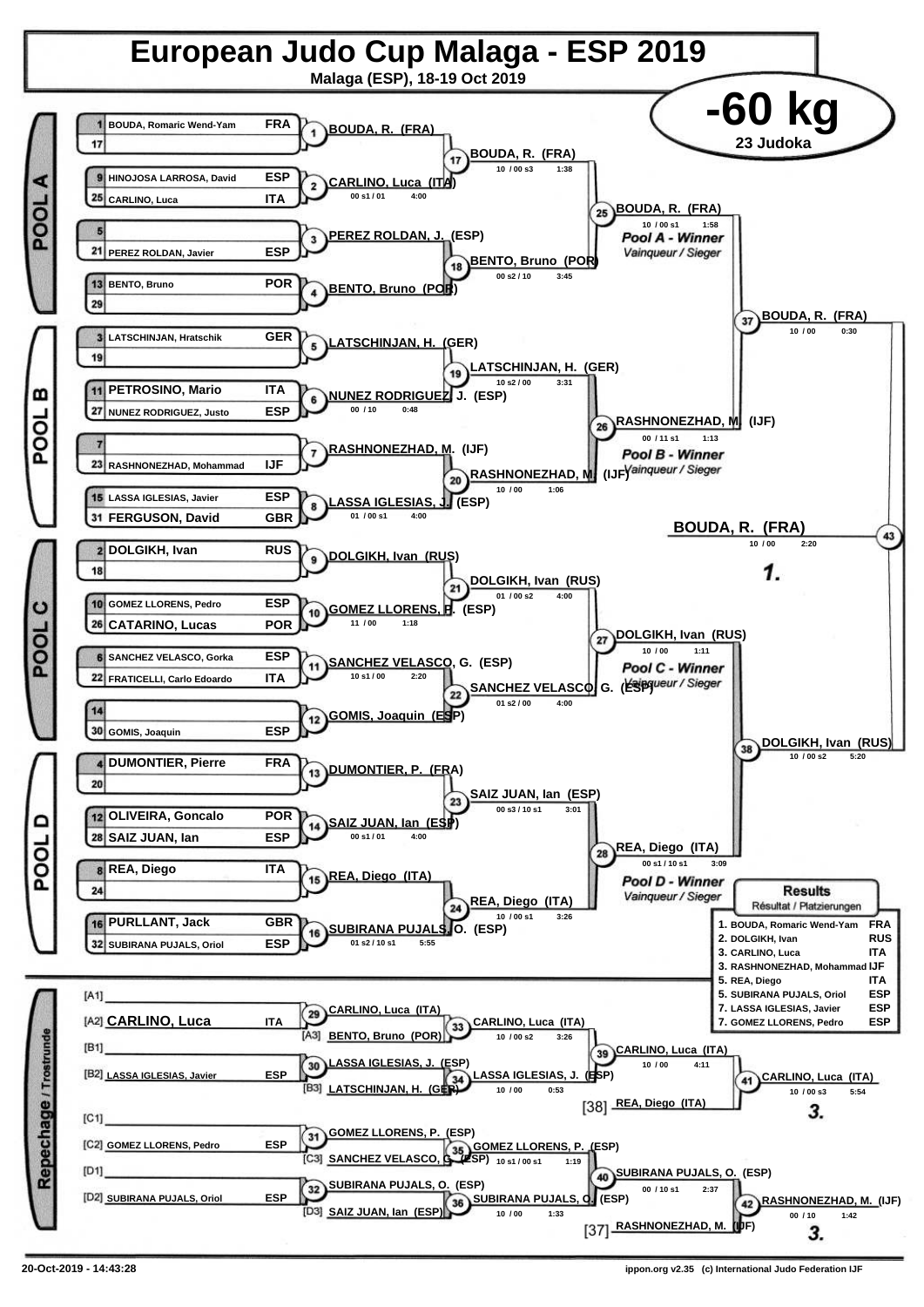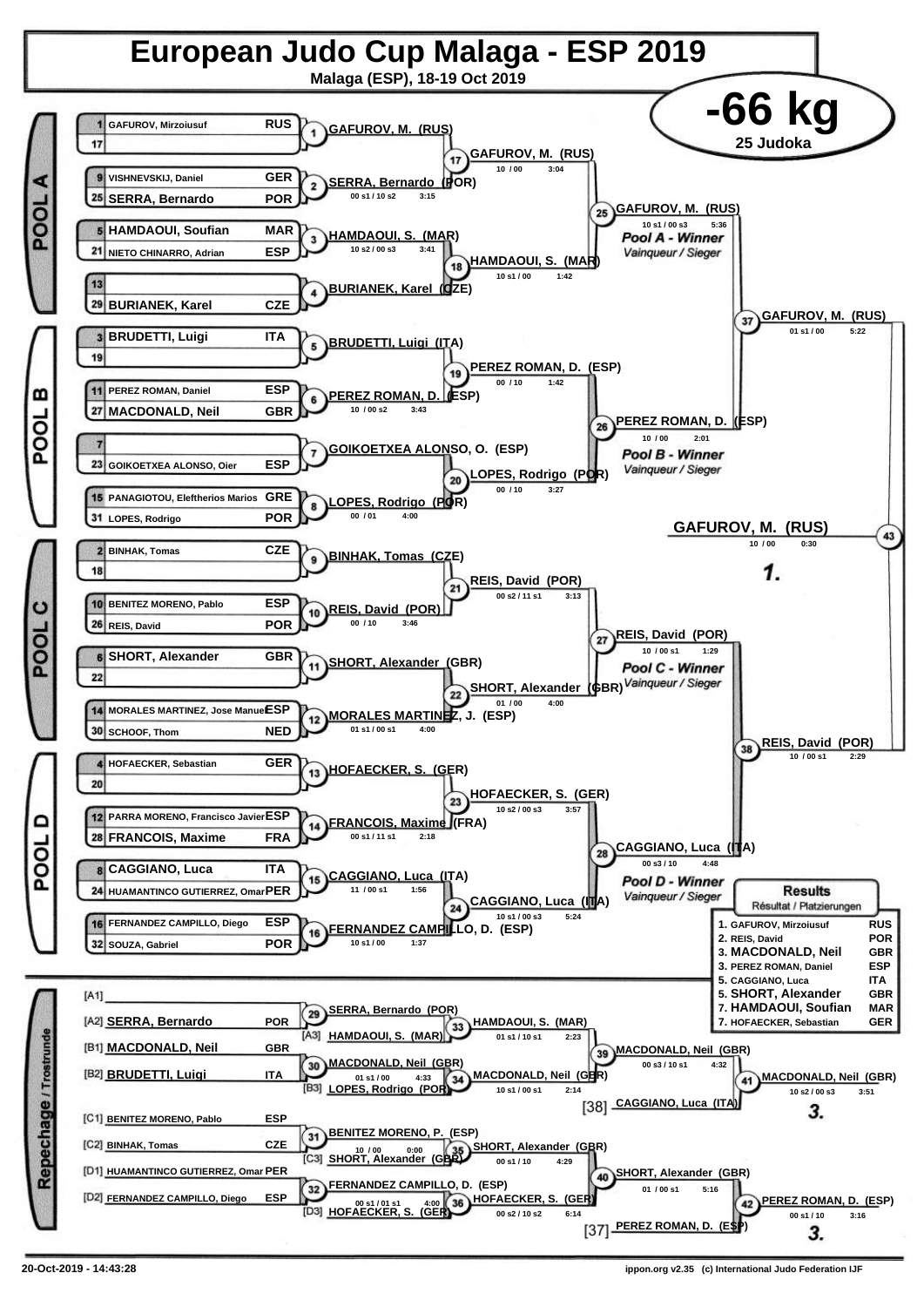

**<sup>20-</sup>Oct-2019 - 14:43:28 ippon.org v2.35 (c) International Judo Federation IJF**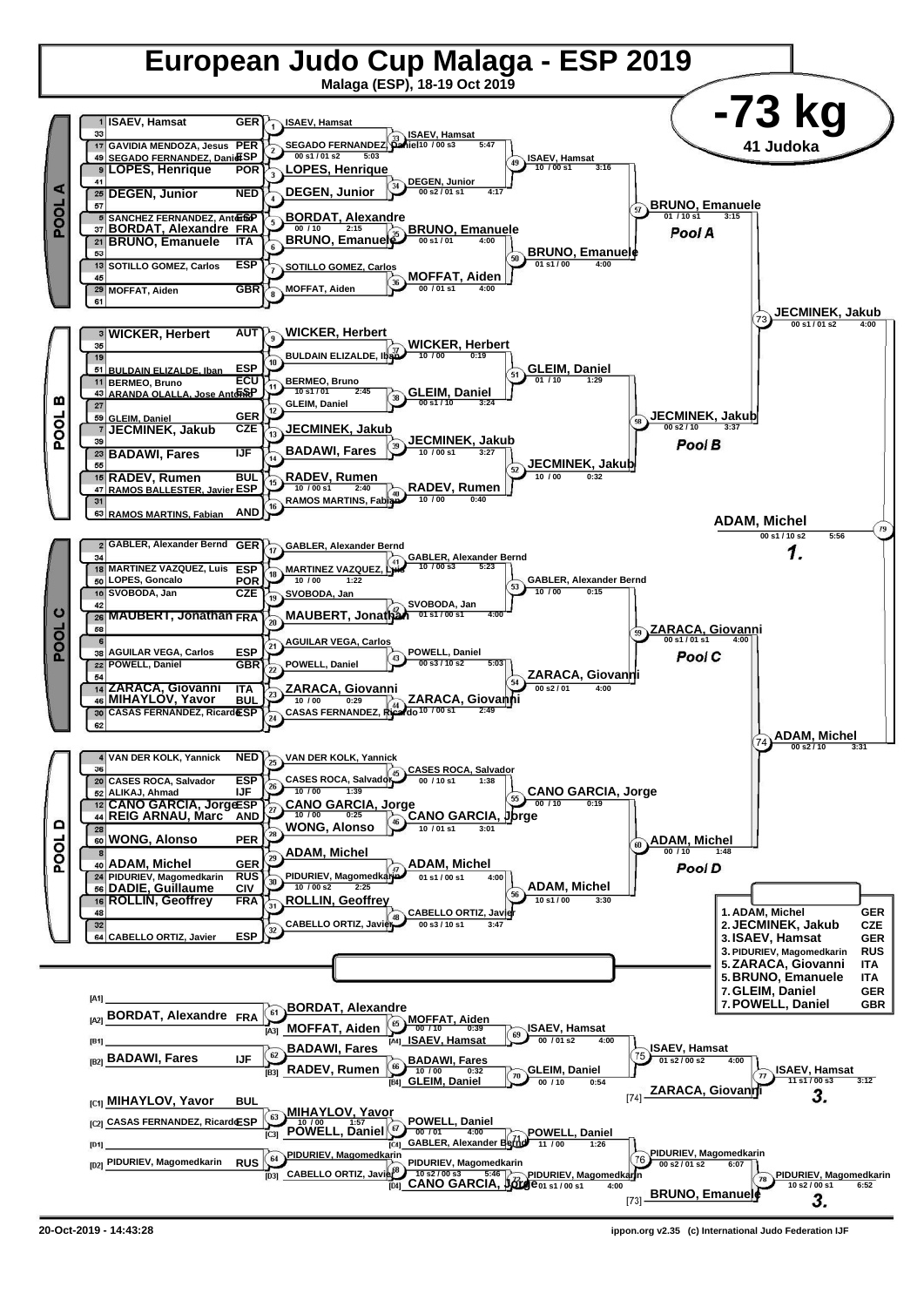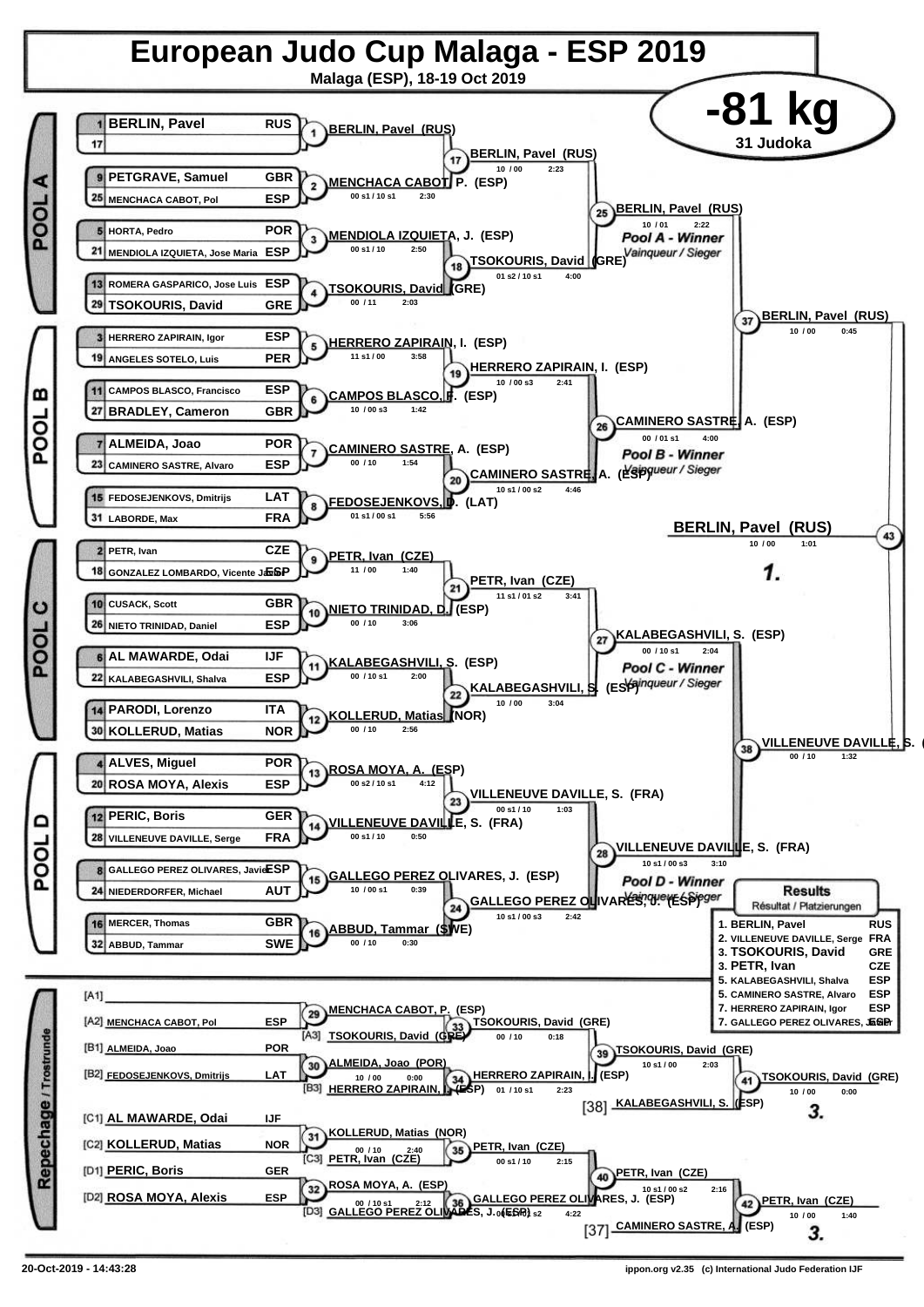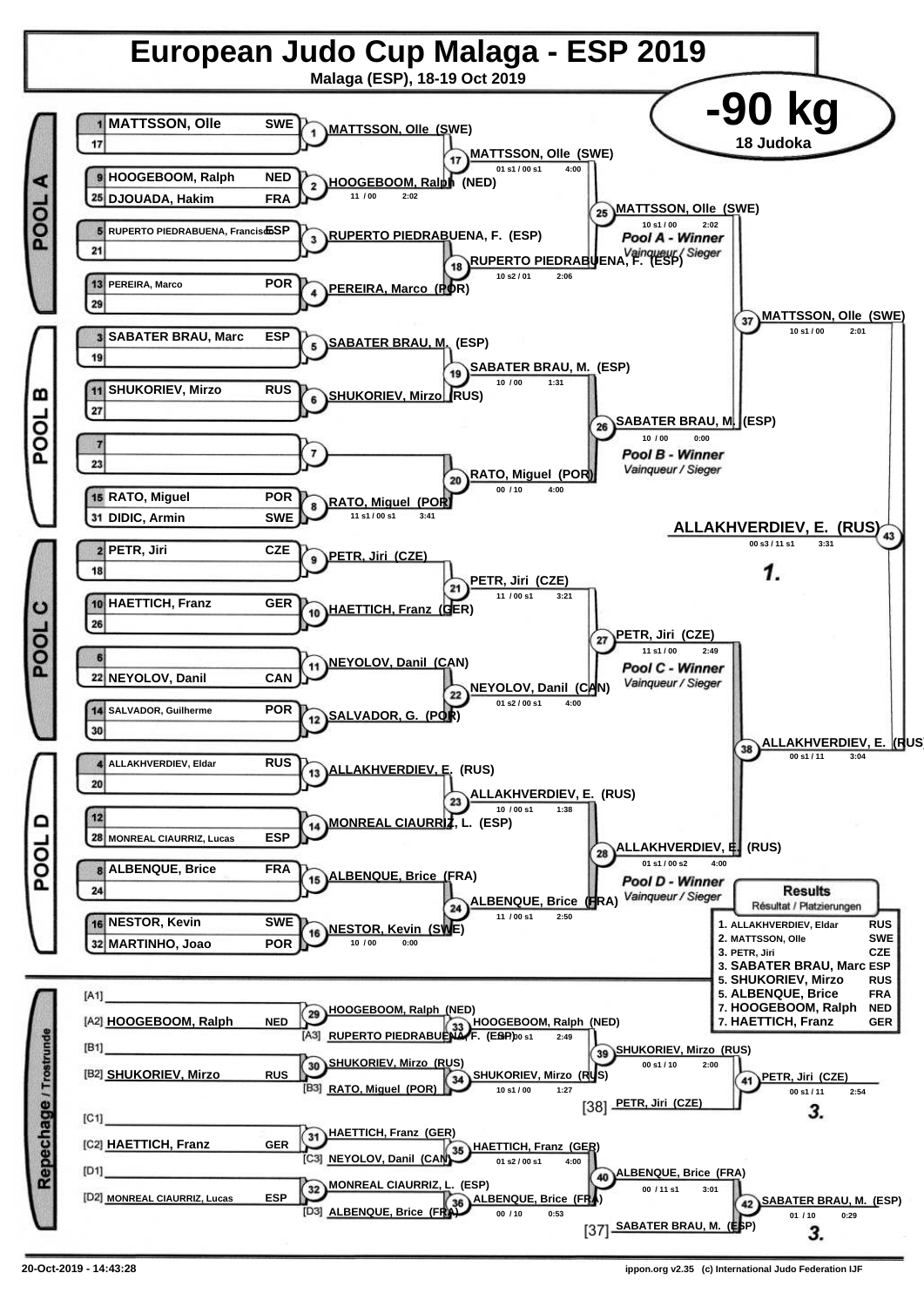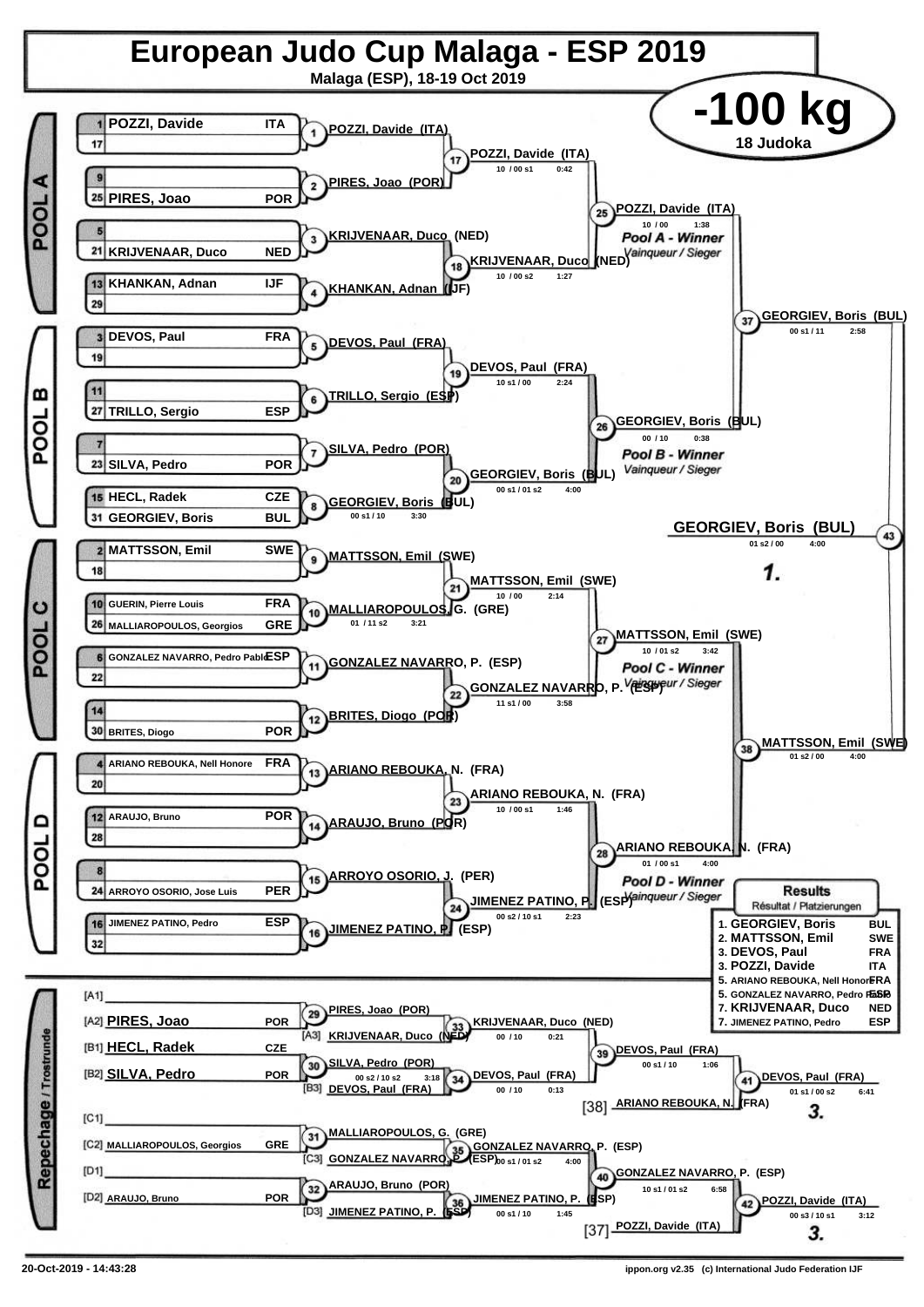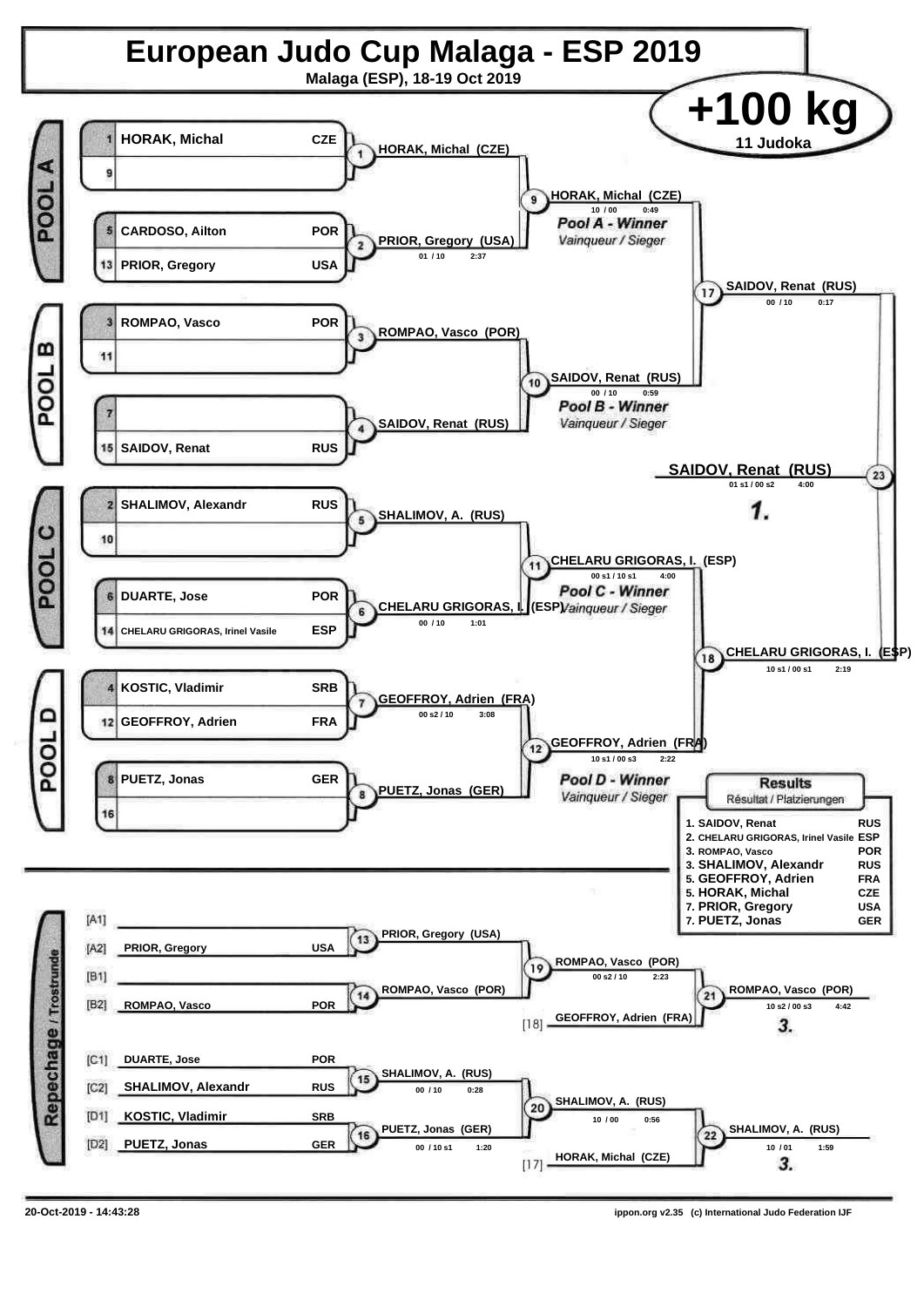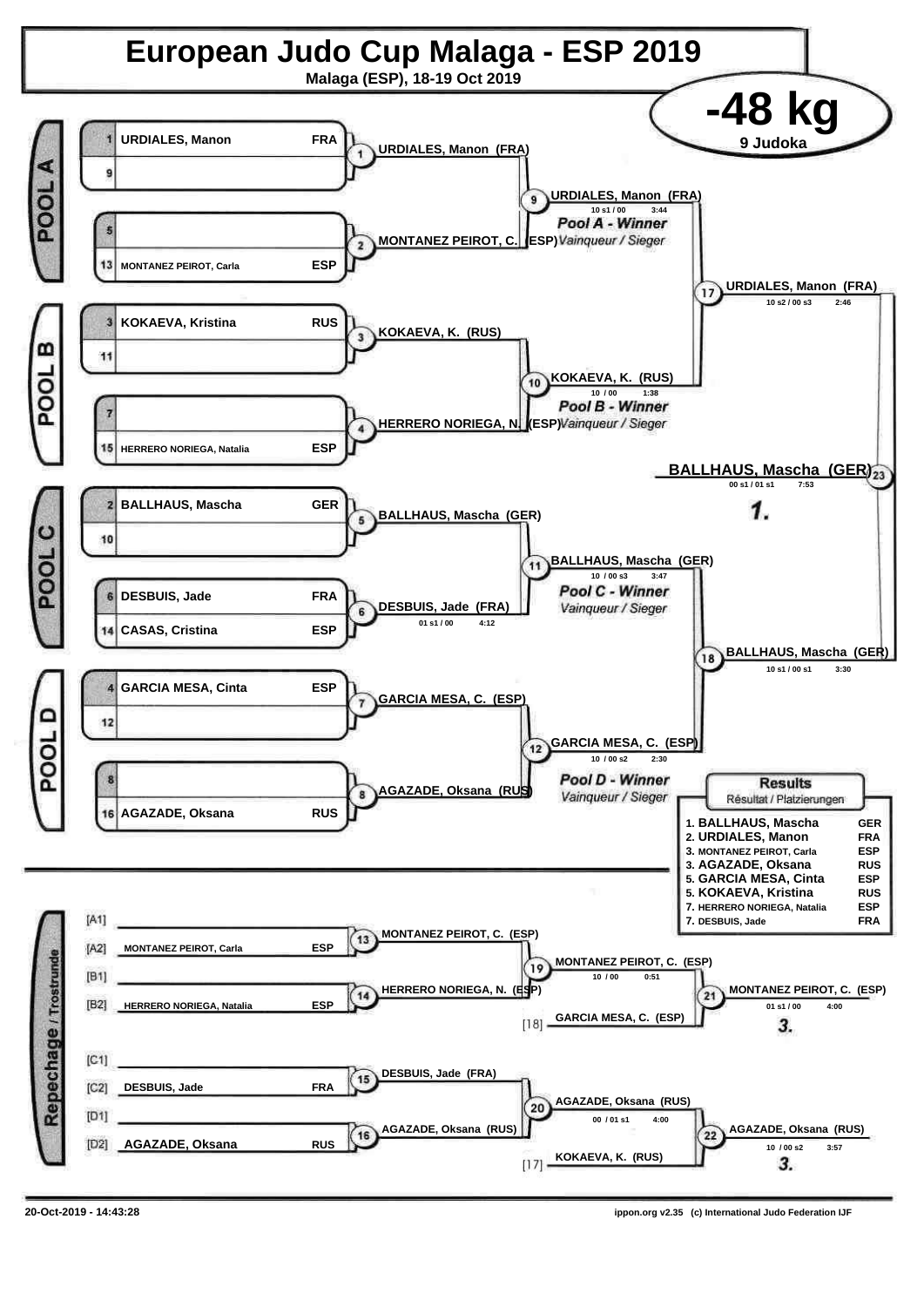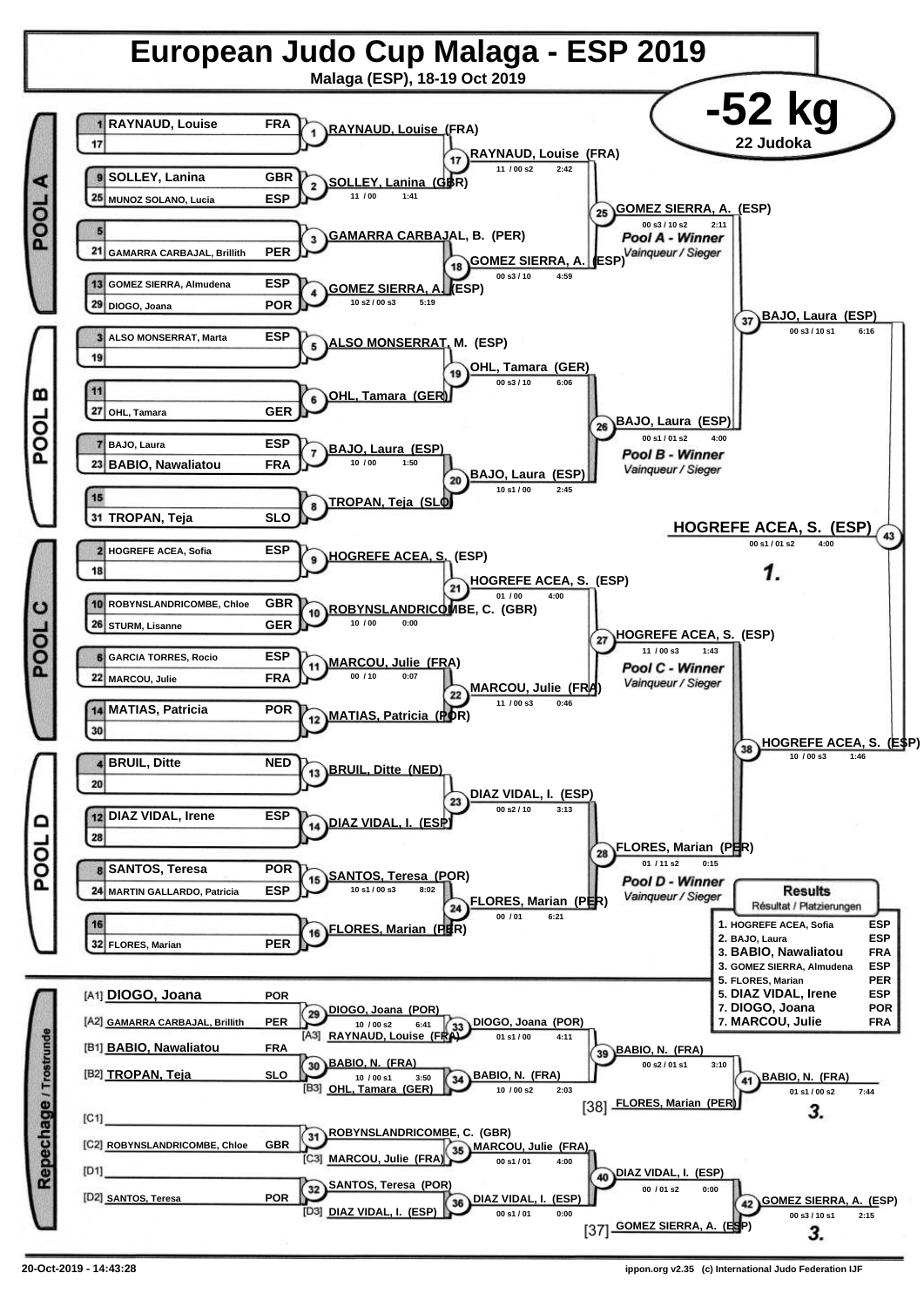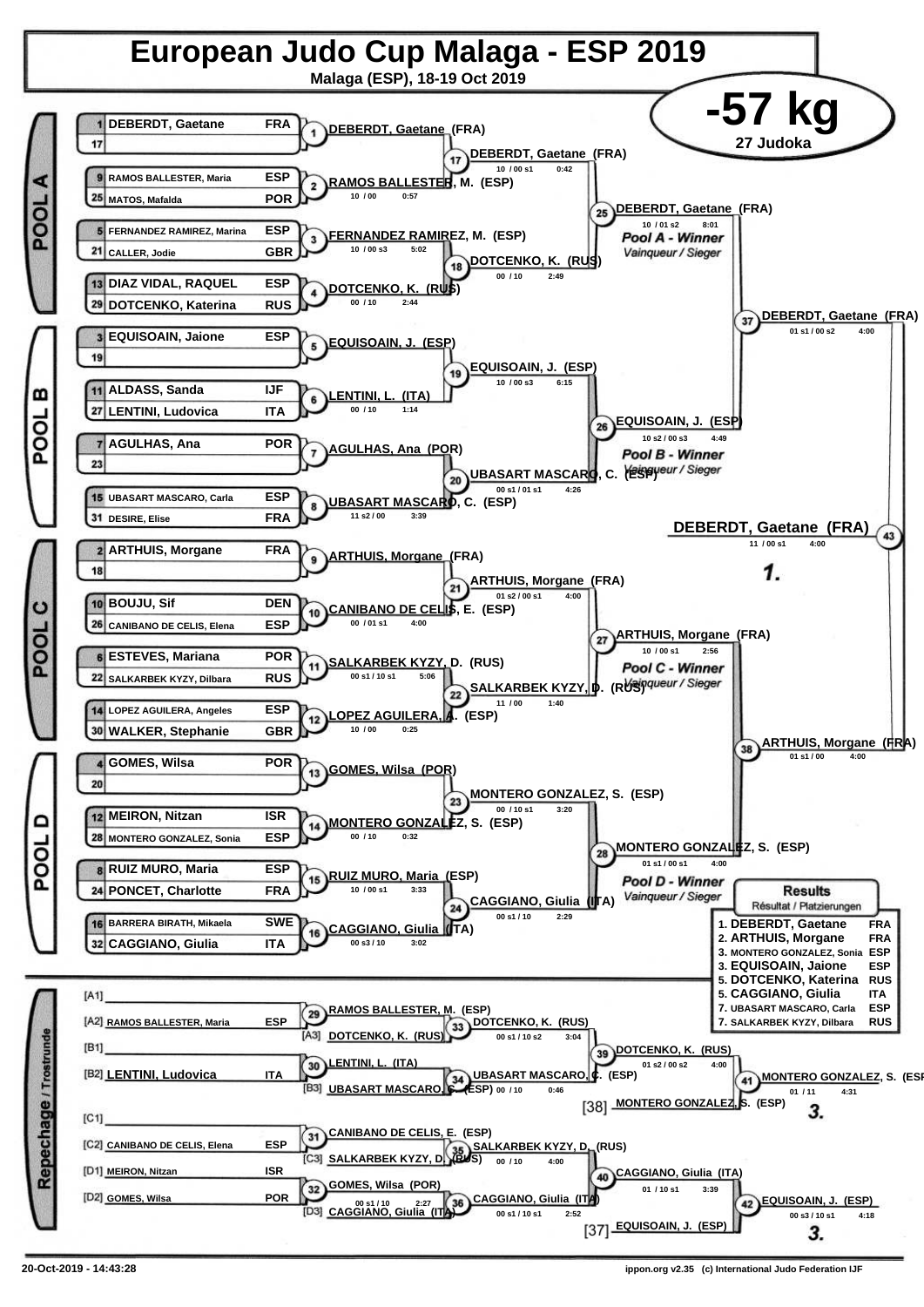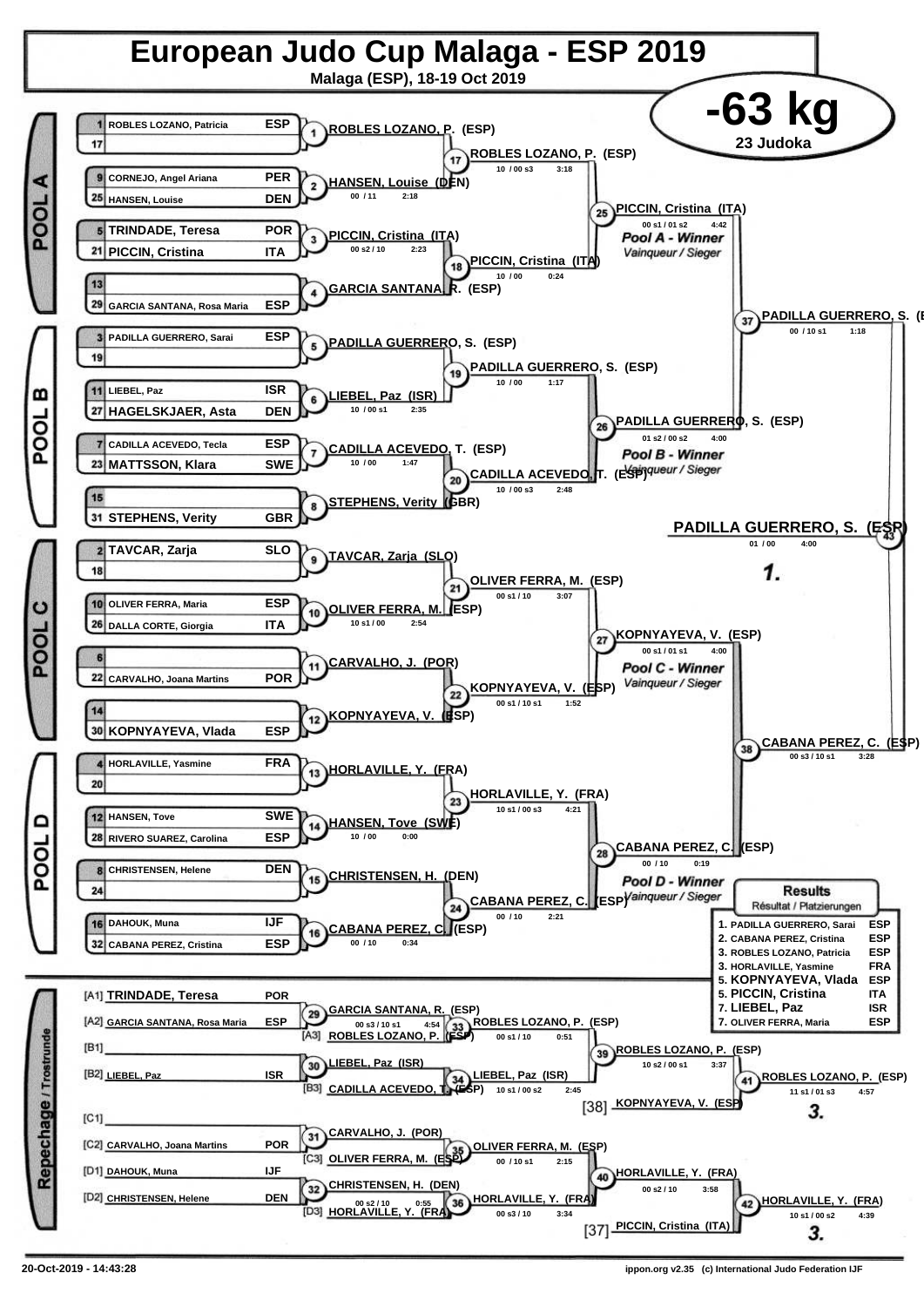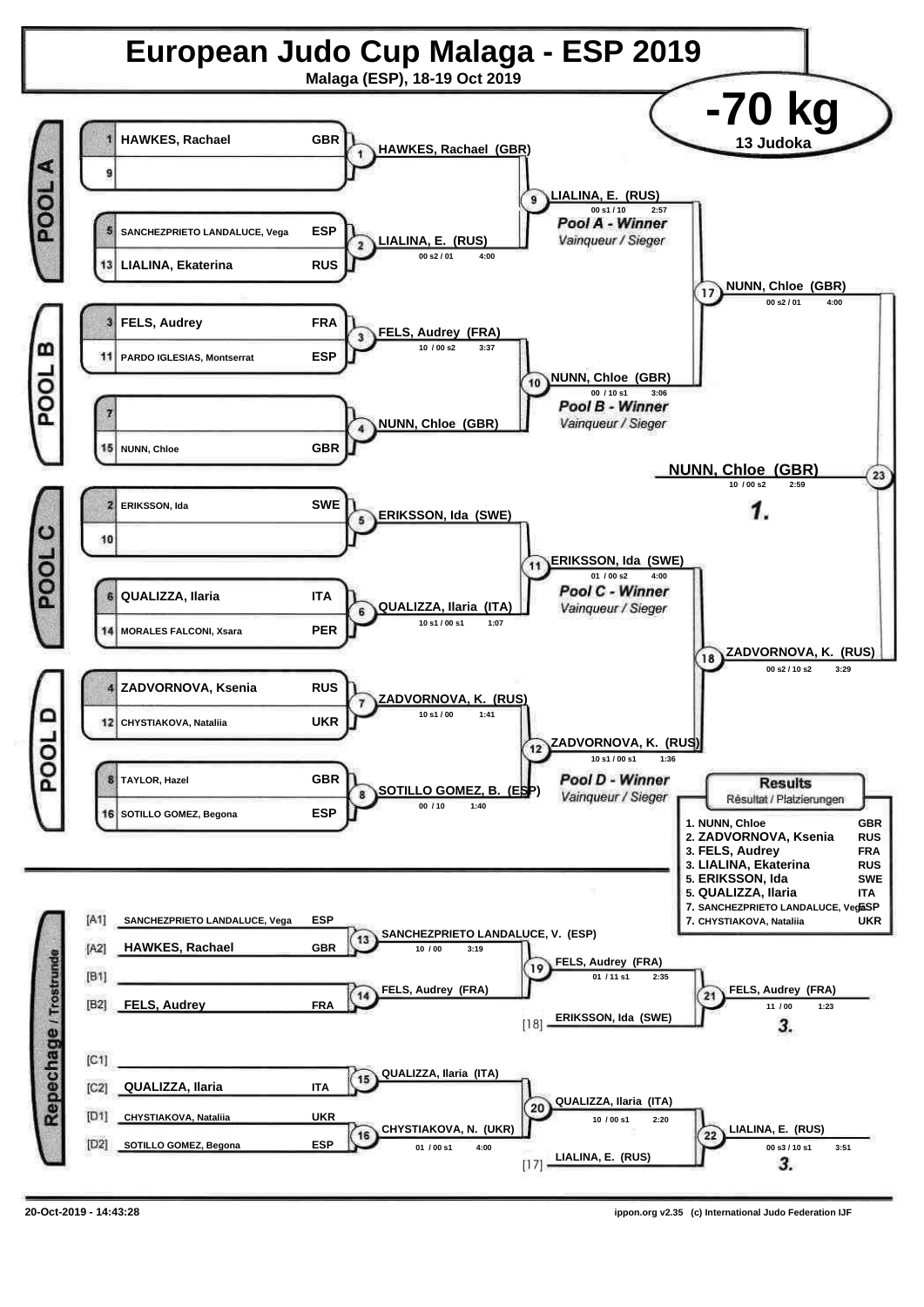